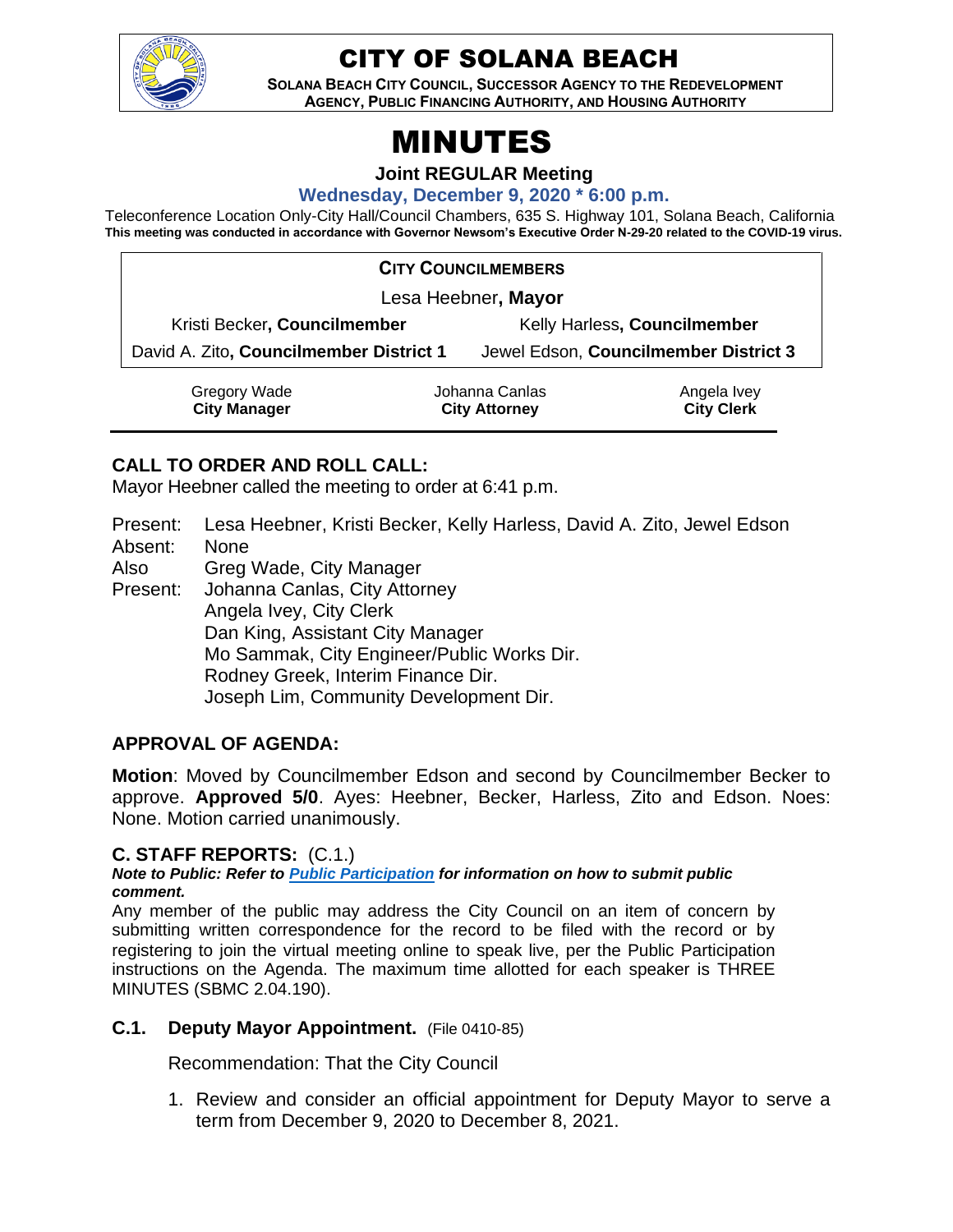- a. Elected Mayor call for nomination of a Deputy Mayor.
- b. Call for the vote.

[Item C.1. Report \(click here\)](https://solanabeach.govoffice3.com/vertical/Sites/%7B840804C2-F869-4904-9AE3-720581350CE7%7D/uploads/Item_C.1._Report_(click_here)_12-09-20_-_O.pdf)

Greg Wade, City Manager, introduced the item.

**Motion:** Moved by Councilmember Edson and second by Councilmember Zito to appoint Kristi Becker as Deputy Mayor. **Approved 5/0.** Ayes: Heebner, Becker, Harless, Zito, Edson. Noes: None. Motion carried unanimously.

Council discussed revising the policy regarding annual appointment of Mayor and Deputy Mayor, due to the existence of a directly-elected Mayor, to memorialize how the Deputy would be chosen which may be by district order or choosing from a District that was not just elected but from a district position in the middle of their Council term.

**PRESENTATIONS:** *Ceremonial items that do not contain in-depth discussion and no action/direction.*

# **Residential Organics Recycling Implementation and Education/Outreach Review**

Jim Ambroso, EDCO General Manager, presented a PowerPoint (on file) on the residential organics recycling program, which begins March 1, 2021.

Councilmembers asked questions about compostable bags, size of kitchen caddies and thanked EDCO for their forward thinking.

# **ORAL COMMUNICATIONS:**

#### *Note to Public: Refer to Public Participation for information on how to submit public comment.*

This portion of the agenda provides an opportunity for members of the public to address the City Council on items relating to City business and not appearing on today's agenda by having submitted written comments for the record to be filed with the record or by registering to join the virtual meeting online to speak live, per the Public Participation instructions on the Agenda.

Comments relating to items on this evening's agenda are taken at the time the items are heard. Pursuant to the Brown Act, no action shall be taken by the City Council on public comment items. Council may refer items to the City Manager for placement on a future agenda. The maximum time allotted for each speaker is THREE MINUTES (SBMC 2.04.190).

Peter Zahn congratulated all Councilmembers and the first directly elected Mayor, District 1 Councilmember, and District 3 Councilmember, and the Deputy Mayor appointee.

**COUNCIL COMMUNITY ANNOUNCEMENTS / COMMENTARY:** *An opportunity for City Council to make brief announcements or report on their activities. These items are not agendized for official City business with no action or substantive discussion.* 

Council reported community announcements and events.

# **A. CONSENT CALENDAR:** (Action Items) (A.1. - A.3.)

*Note to Public: Refer to Public Participation for information on how to submit public comment.*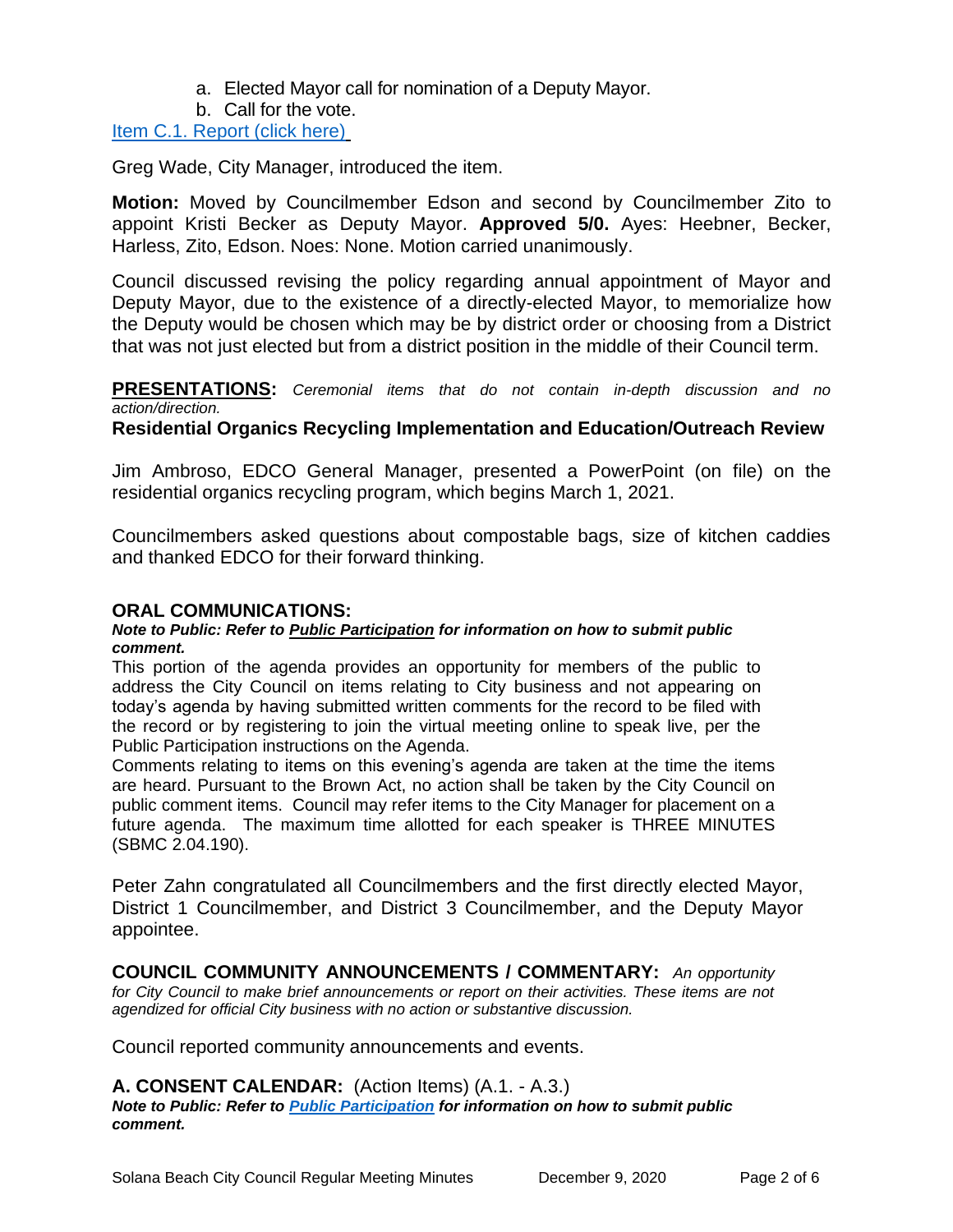Items listed on the Consent Calendar are to be acted in a single action of the City Council unless pulled for discussion.

Any member of the public may address the City Council on an item of concern by submitting written correspondence for the record to be filed with the record or by registering to join the virtual meeting online to speak live, per the Public Participation instructions on the Agenda. The maximum time allotted for each speaker is THREE MINUTES (SBMC 2.04.190).

Those items removed from the Consent Calendar by a member of the Council will be trailed to the end of the agenda, while Consent Calendar items removed by the public will be discussed immediately after approval of the Consent Calendar.

#### **A.1. Streetlight Preventative Maintenance and Repairs Services.** (File 0820- 35)

Recommendation: That the City Council

#### 1. Adopt **Resolution 2020-059:**

- a. Authorizing the City Manager to execute Amendment No. 6 to the Professional Services Agreement with Siemens Mobility, Inc. in an amount not to exceed \$30,000 for Streetlight Preventative Maintenance and Repairs Services.
- b. Authorizing an appropriation of \$30,000 from the Streetlight Maintenance Undesignated Reserves into the Streetlight Maintenance Professional Services Account for FY 2020/21.
- c. Authorizing the City Treasurer to amend the FY 2020/21 Adopted Budget accordingly.

#### [Item A.1. Report \(click here\)](https://solanabeach.govoffice3.com/vertical/Sites/%7B840804C2-F869-4904-9AE3-720581350CE7%7D/uploads/Item_A.1._Report_(click_here)_12-09-20_-_O.pdf)

*Posted Reports & Supplemental Docs contain records up to the cut off time, prior to the start of the meeting, for processing new submittals. The final official record containing handouts, PowerPoints, etc. can be obtained through a Records Request to the City Clerk's Office.*

**Motion:** Moved by Councilmember Zito and second by Councilmember Edson to approve. **Approved 5/0.** Ayes: Heebner, Becker, Harless, Zito, Edson. Noes: None. Motion carried unanimously.

#### **A.2. Register of Demands.** (File 0300-30)

Recommendation: That the City Council

1. Ratify the list of demands for October 24, 2020 – November 13, 2020.

[Item A.2. Report \(click here\)](https://solanabeach.govoffice3.com/vertical/Sites/%7B840804C2-F869-4904-9AE3-720581350CE7%7D/uploads/Item_A.2._Report_(click_here)_12-09-20_-_O.pdf)

*Posted Reports & Supplemental Docs contain records up to the cut off time, prior to the start of the meeting, for processing new submittals. The final official record containing handouts, PowerPoints, etc. can be obtained through a Records Request to the City Clerk's Office.*

**Motion:** Moved by Councilmember Zito and second by Councilmember Edson to approve. **Approved 5/0.** Ayes: Heebner, Becker, Harless, Zito, Edson. Noes: None. Motion carried unanimously.

#### **A.3. Budget Update.** (File 0330-30)

Recommendation: That the City Council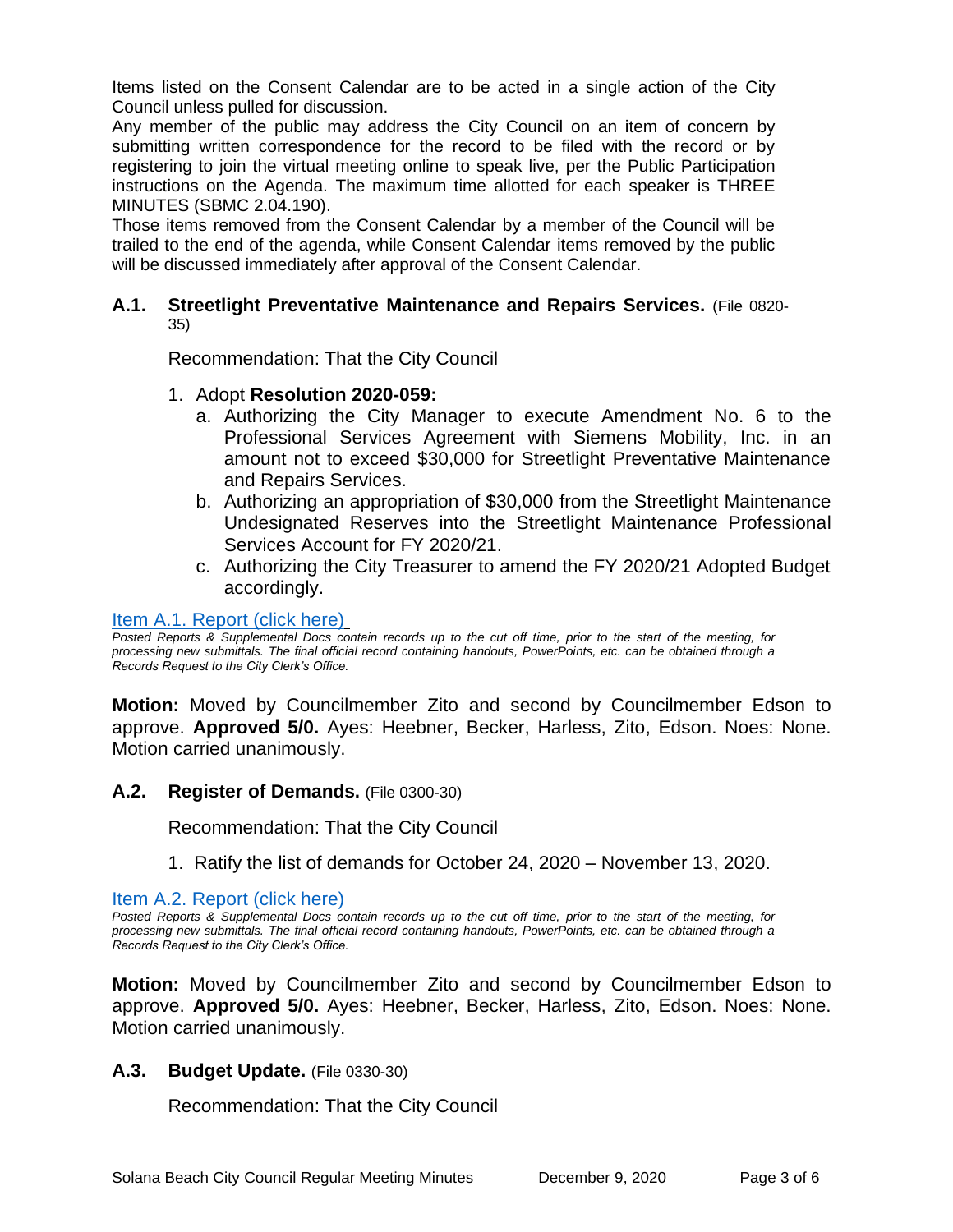1. Receive the report listing changes made to the Fiscal Year 2020-2021 General Fund Adopted Budget.

#### [Item A.3. Report \(click here\)](https://solanabeach.govoffice3.com/vertical/Sites/%7B840804C2-F869-4904-9AE3-720581350CE7%7D/uploads/Item_A.3._Report_(click_here)_12-09-20_-_O.pdf)

*Posted Reports & Supplemental Docs contain records up to the cut off time, prior to the start of the meeting, for processing new submittals. The final official record containing handouts, PowerPoints, etc. can be obtained through a Records Request to the City Clerk's Office.*

**Motion:** Moved by Councilmember Zito and second by Councilmember Edson to approve. **Approved 5/0.** Ayes: Heebner, Becker, Harless, Zito, Edson. Noes: None. Motion carried unanimously.

## **C. STAFF REPORTS:** (C.2. – C.4.)

#### *Note to Public: Refer to Public Participation for information on how to submit public comment.*

Any member of the public may address the City Council on an item of concern by submitting written correspondence for the record to be filed with the record or by registering to join the virtual meeting online to speak live, per the Public Participation instructions on the Agenda. The maximum time allotted for each speaker is THREE MINUTES (SBMC 2.04.190).

#### **C.2. 6 th Cycle Housing Element Update - Final Draft.** (File 0630-10)

Recommendation: That the City Council

1. Authorize the submittal of the Draft Housing Element Update to HCD (Housing and Community Development).

#### Item [C.2. Report \(click here\)](https://solanabeach.govoffice3.com/vertical/Sites/%7B840804C2-F869-4904-9AE3-720581350CE7%7D/uploads/Item_C.2._Report_(click_here)_12-09-20_-_O.pdf)

*Posted Reports & Supplemental Docs contain records up to the cut off time, prior to the start of the meeting, for processing new submittals. The final official record containing handouts, PowerPoints, etc. can be obtained through a Records Request to the City Clerk's Office.*

Greg Wade, City Manager, introduced the item.

Joe Lim, Community Development Dir., presented a PowerPoint (on file).

Council and Staff discussion.

Peggy Walker, Alliance for Drug Free Youth, requested that Council consider adding language to the housing element regarding a smoke-free and vape-free policy for any affordable housing complex.

Barbara Gordon, The Changers, requested the Council add the requirement to the housing element that all affordable housing be smoke-free.

Johanna Canlas, City Attorney, replied there would be considerations with third-party contracts that would need to be evaluated before the City could impose smoke-free regulations, which could be discussed at a later date.

**Motion:** Moved by Councilmember Harless and second by Councilmember Edson to approve Staff recommendation with noted corrections. **Approved 5/0.** Ayes: Heebner, Becker, Harless, Zito, Edson. Noes: None. Motion carried unanimously.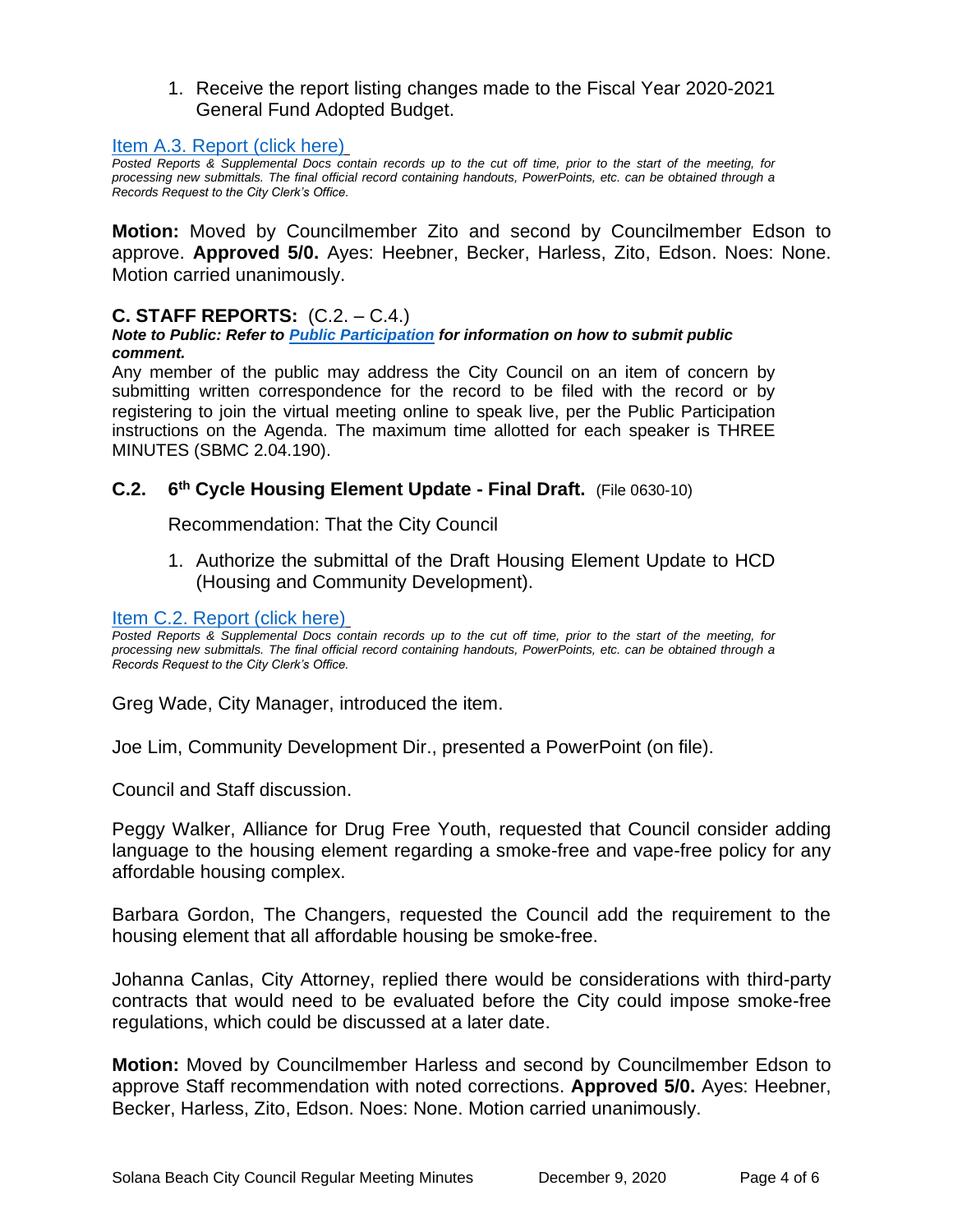#### **C.3. Fiscal Year 2019/20 Comprehensive Annual Financial Report (CAFR**)**.** (File 0310-22)

Recommendation: That the City Council

- 1. Accept and file the City of Solana Beach Comprehensive Annual Financial Report (CAFR) for the fiscal year July 1, 2019 – June 30, 2020.
- 2. Accept and file the Communication of Internal Control Related Matters Identified in an Audit letter.
- 3. Accept and file the Independent Accountants' Report on Agreed-Upon Procedures Applied to Appropriations Limit Worksheets letter.
- 4. Accept and file The Auditor's Communication with Those Charged with Governance letter.

# [Item C.3. Report](https://solanabeach.govoffice3.com/vertical/Sites/%7B840804C2-F869-4904-9AE3-720581350CE7%7D/uploads/Item_C.3._Report_(click_here)_12-09-20_-_O(1).pdf) (click here)

# [C.3. Staff Report Update 1](https://solanabeach.govoffice3.com/vertical/Sites/%7B840804C2-F869-4904-9AE3-720581350CE7%7D/uploads/C.3_Staff_Report_Update_1_-_O.pdf)

*Posted Reports & Supplemental Docs contain records up to the cut off time, prior to the start of the meeting, for processing new submittals. The final official record containing handouts, PowerPoints, etc. can be obtained through a Records Request to the City Clerk's Office.*

Greg Wade, City Manager, introduced the item.

Ryan Domino, Lance Soll & Lunghard, LLP, presented a PowerPoint (on file), noting an unmodified opinion was issued upon performance of the financial audit.

Rod Greek, Interim Finance Director, continued the PowerPoint presentation (on file).

Council and Staff discussed the pension liability, PARS trust fund, and special revenue funds.

**Motion:** Moved by Councilmember Zito and second by Councilmember Edson to accept and file. **Approved 5/0.** Ayes: Heebner, Becker, Harless, Zito, Edson. Noes: None. Motion carried unanimously.

# **C.4. CARES Act Coronavirus Relief Fund (CRF) Community Assistance/Relief Funding Update.** (File 0240-70, 0390-32)

Recommendation: That the City Council

- 1. Provide direction on the continuation of the Rental Assistance Grant Program, including the application timeframe and/or grant amount(s) and
- 2. Approve **Resolution 2020-151**
	- a. Authorizing the City Manager to reimburse the General Fund for eligible COVID related expenses using State CARES Act CRF, as necessary, to meet State and Federal expenditure reporting deadlines.
	- b. Authorizing an appropriation equal to any action taken by City Manager, pursuant to the item above, to the Rental Assistance Grant Program from the General Fund.
	- c. Authorize the City Treasurer to amend the FY 2020/2021 Adopted Budget accordingly.

[Item C.4. Report](https://solanabeach.govoffice3.com/vertical/Sites/%7B840804C2-F869-4904-9AE3-720581350CE7%7D/uploads/Item_C.4._Report_(click_here)_12-09-20_-_O.pdf) (click here)

*Posted Reports & Supplemental Docs contain records up to the cut off time, prior to the start of the meeting, for processing new submittals. The final official record containing handouts, PowerPoints, etc. can be obtained through a*